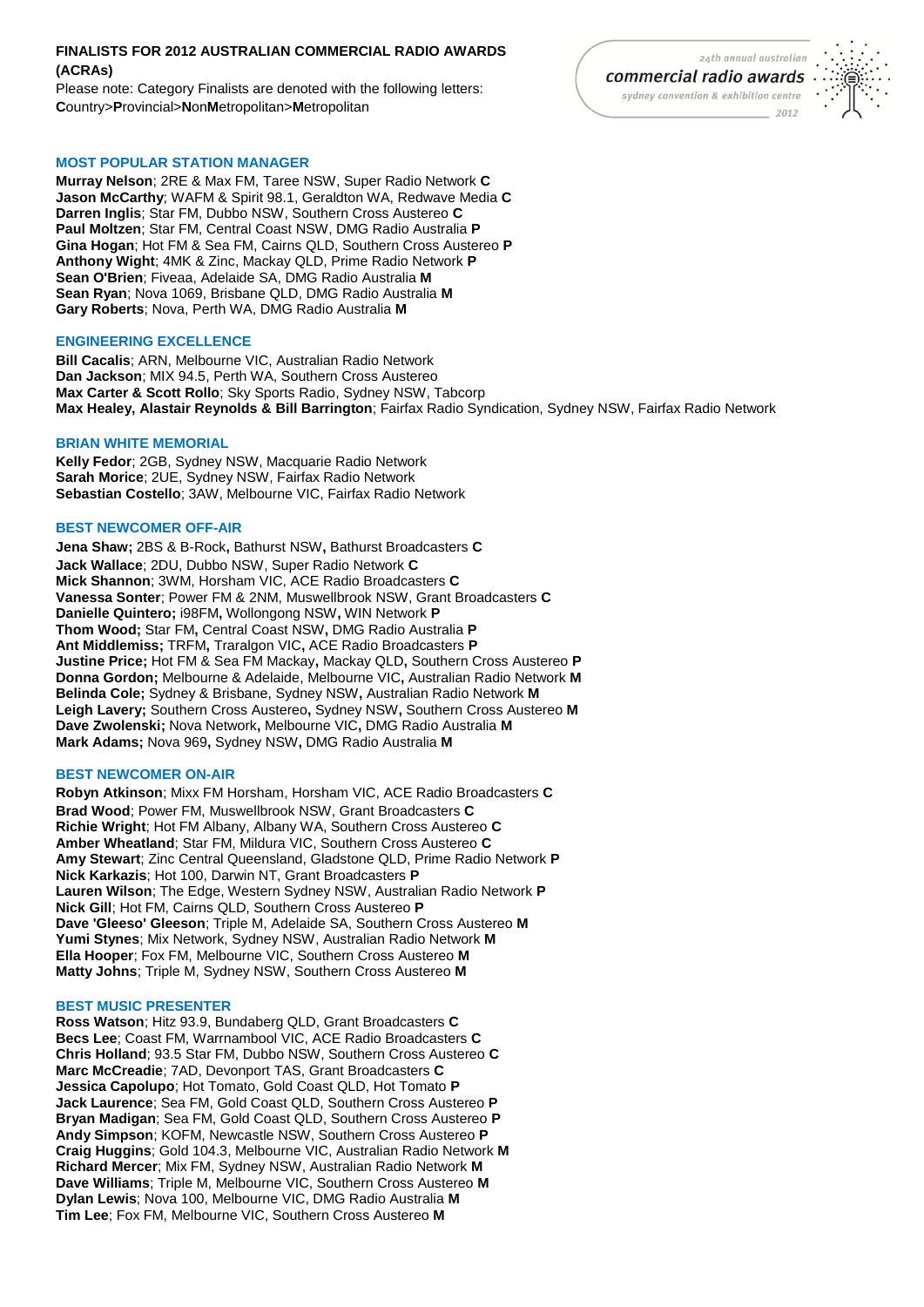## **BEST TALK PRESENTER**

**Craig Huth**; 2RE, Taree NSW, Super Radio Network **C Anthony Zanos**; 2RE, Taree NSW, Super Radio Network **C Adrian Renzi**; 8HA, Alice Springs NT, Alice Springs Commercial Broadcasters **C Stephen Cenatiempo**; 2HC, Coffs Harbour NSW, Super Radio Network **C Mark Parton**; 2CC, Canberra ACT, Capital Radio Network **P Mike Welsh**; 2CC, Canberra ACT, Capital Radio Network **P Christian Argenti**, Gold FM, Gold Coast QLD, Southern Cross Austereo **P Graeme Day**; 2ST, Bowral NSW, Grant Broadcasters **P Ray Hadley**; 2GB, Sydney NSW, Macquarie Radio Network **M Paul Murray**; 2UE, Sydney NSW, Fairfax Radio Network **M John Stanley**; 2UE, Sydney NSW, Fairfax Radio Network **M Neil Mitchell**; 3AW, Melbourne VIC, Fairfax Radio Network **M**

## **BEST ON-AIR TEAM – COUNTRY AND PROVINCIAL**

**Wolfman & Wally**; Stephen Walter & Kelynn Wolfe, 92.9 FM, Tamworth NSW, Super Radio Network **C Saturday Night Double Shot Rock Shop**; Benny Hope & Nic Cook, B-Rock FM, Bathurst NSW, Bathurst Broadcasters **C Kewy & Karis Breakfast Show**; Karis Britton & Richard Kew, Coast FM, Warrnambool VIC, ACE Radio Broadcasters **C Mike E & Emma**; Mike E & Emma Chow, The Edge, West Sydney NSW, Australian Radio Network **P Heath & Normy**; Heath Piper & Lucas Dorrell, Star FM, Albury NSW, Southern Cross Austereo **P Richard, Bridge and Spida**; Richard Fowler, Bridge Daley & Peter 'Spida' Everitt, Gold FM, Gold Coast QLD, Southern Cross Austereo **P**

## **BEST ON-AIR TEAM – METRO FM**

**Jonesy & Amanda**; Brendan Jones & Amanda Keller, WSFM, Sydney NSW, Australian Radio Network **M Fitzy & Wippa**; Ryan Fitzgerald & Michael Wipfli, Nova 969, Sydney NSW, DMG Radio Australia **M The Kyle & Jackie O Show**; Kyle Sandilands & Jackie Henderson, 2Day FM, Sydney NSW, Southern Cross Austereo **M The Grill Team;** Gus Worland, Mark Geyer & Matty Johns**,** Triple M**,** Sydney NSW**,** Southern Cross Austereo **M**

#### **BEST ON-AIR TEAM – METRO AM**

**Weekend Detention Summer Edition**; Darryl "The Big Marn" Brohman, Steve "Blocker" Roach, Mark Levy, Mike Gibson & Billy Birmingham, 2GB, Sydney NSW, Macquarie Radio Network **M The Continuous Call Team;** Ray Hadley, Steve Roach, Darryl Brohman & Bob Fulton, 2GB**,** Sydney NSW**,**  Macquarie Radio Network **M 3AW Breakfast;** Ross Stevenson & John Burns, 3AW**,** Melbourne VIC**,** Fairfax Radio Network **M 3AW Sports Today;** Gerard Healy & Dwayne Russell, 3AW**,** Melbourne VIC**,** Fairfax Radio Network **M**

#### **BEST CURRENT AFFAIRS PRESENTER**

**Craig Huth**; 2RE, Taree NSW, Super Radio Network **NM Mike Welsh**; 2CC, Canberra ACT, Capital Radio Network **NM Pete Davies**; Mix 1049, Darwin NT, Grant Broadcasters **NM Cathy Niven**; 2NM**,** Muswellbrook NSW**,** Grant Broadcasters **NM Ray Hadley;** 2GB**,** Sydney NSW**,** Macquarie Radio Network **M Neil Mitchell;** 3AW**,** Melbourne VIC**,** Fairfax Radio Network **M Derryn Hinch;** 3AW**,** Melbourne VIC**,** Fairfax Radio Network **M Spoonman - Brian Carlton;** Triple M**,** Sydney**,** NSW**,** Southern Cross Austereo **M**

#### **BEST SPORTS PRESENTER**

**Josh Melbourne;** 929 FM**,** Tamworth NSW**,** Super Radio Network **C Phil Cole;** 2BS**,** Bathurst NSW**,** Bathurst Broadcasters **C Liam Fitzgerald;** 3YB**,** Warrnambool VIC**,** ACE Radio Broadcasters **C Jock Brady;** 3CS**,** Colac VIC**,** ACE Radio Broadcasters **C Benny Jones;** 3BO FM**,** Bendigo VIC**,** Southern Cross Austereo **P Cam Sullings;** MIX**,** Canberra ACT**,** ARN/Southern Cross Austereo **P Simon Corr;** 2AY**,** Albury NSW**,** ACE Radio Broadcasters **P Wes Cusworth;** 3SR FM**,** Shepparton VIC**,** Southern Cross Austereo **P Kevin Bartlett;** 1116 SEN**,** Melbourne VIC, Pacific Star Network **M Brian Taylor;** 3AW**,** Melbourne VIC**,** Fairfax Radio Network **M James Brayshaw;** Triple M**,** Melbourne VIC**,** Southern Cross Austereo **M Ray Warren;** Triple M**,** Sydney NSW**,** Southern Cross Austereo **M**

#### **BEST SPORTS EVENT COVERAGE**

**2011 AFL Grand Final**; K-Rock Football**,** K-Rock, Geelong VIC**,** Grant Broadcasters **NM 2011 Supercheap Auto Bathurst 1000**; 2BS Race Team, 2BS, Bathurst NSW, Bathurst Broadcasters **NM 1494 2AY Football Commentary Team**; Emma Elsom, Brandon Hughes & Simon Corr, 2AY, Albury NSW**,**  ACE Radio Broadcasters **NM 2011 South Coast Group 7 Grand Final**; 2ST**,** Nowra NSW**,** Grant Broadcasters **NM 2011 NRL Grand Final**; The Continuous Call Team, 2GB, Sydney NSW, Macquarie Radio Network **M 1116 SEN AFL Commentary Team;** Anthony Hudson & Matt Granland**,** 1116 SEN**,** Melbourne VIC**,** Pacific Star Network **M 2011 AFL Grand Final**; Triple M Football, Triple M, Melbourne VIC, Southern Cross Austereo **M**

**Melbourne Cup 2011;** Sky Sports Radio**,** Sydney NSW**,** Tabcorp **M**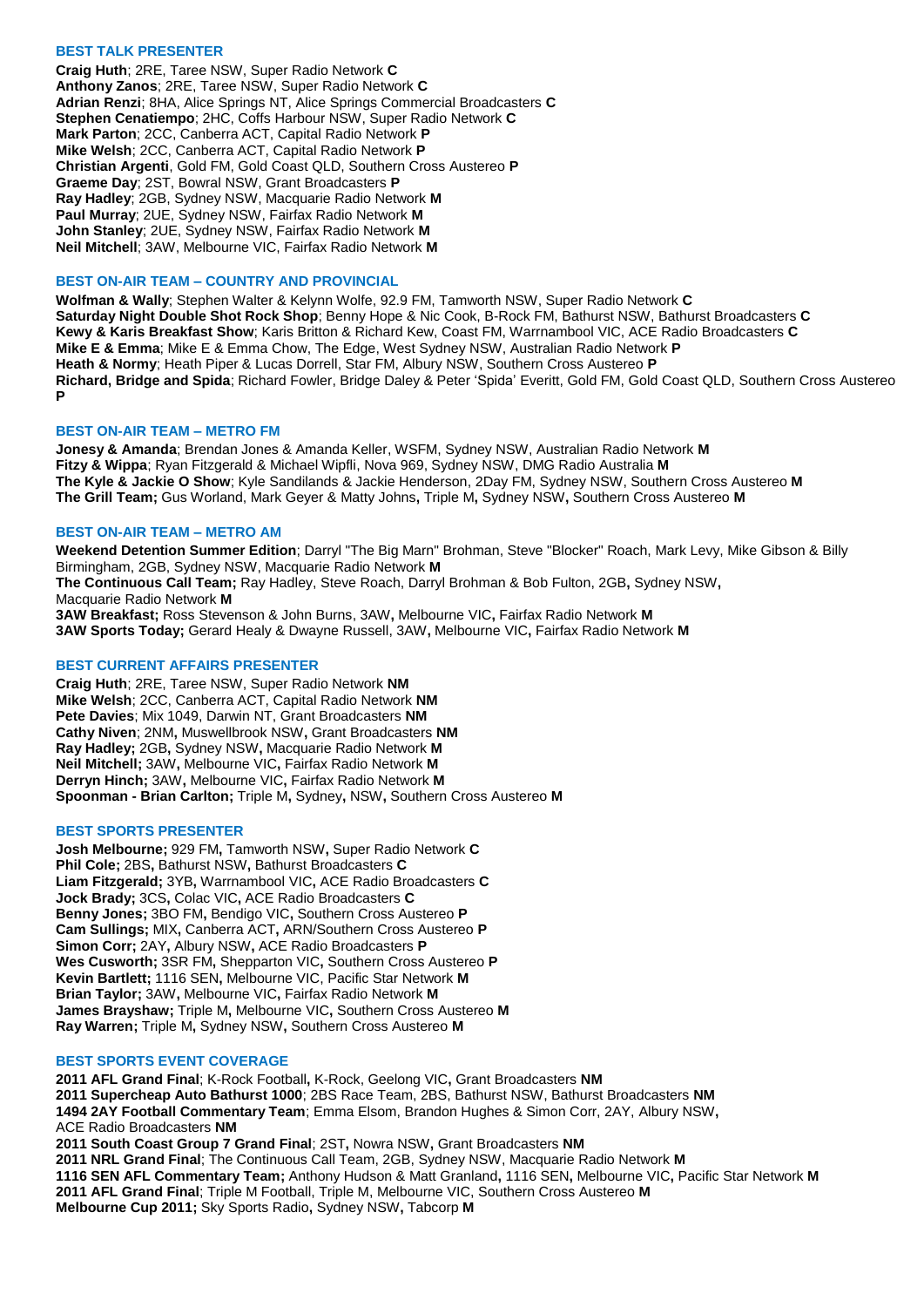#### **BEST NEWS PRESENTER – COUNTRY & PROVINCIAL**

**Melissa Jones**; 2GN, Goulburn NSW, Capital Radio Network **C Benny Hope**; B-Rock FM, Bathurst NSW, Bathurst Broadcasters **C Ardin Beech;** 2BS**,** Bathurst NSW**,** Bathurst Broadcasters **C Lois Chislet;** 3YB**,** Warrnambool VIC**,** ACE Radio Broadcasters **C Renée Criddle;** i98 FM**,** Wollongong NSW**,** WIN Network **P Rod McLeod;** Gold FM**,** Gold Coast QLD**,** Southern Cross Austereo **P Luke Jobson;** 2AY**,** Albury NSW**,** ACE Radio Broadcasters **P Kate Taylor;** 104.7**,** Canberra ACT**,** ARN/Southern Cross Austereo **P**

#### **BEST NEWS PRESENTER – METRO FM**

**Carlie Bonavia;** FOX FM**,** Melbourne VIC**,** Southern Cross Austereo **M Spoonman – Brian Carlton**; Triple M**,** Sydney NSW**,** Southern Cross Austereo **M Emma Blackwood**; Triple M**,** Brisbane QLD**,** Southern Cross Austereo **M Monique Crichton**; Triple M**,** Adelaide SA**,** Southern Cross Austereo **M**

#### **BEST NEWS PRESENTER – METRO AM**

**Steve Blanda;** 2UE**,** Sydney NSW**,** Fairfax Radio Network **M David Armstrong;** 3AW**,** Melbourne VIC**,** Fairfax Radio Network **M Tony Tardio;** 3AW**,** Melbourne VIC**,** Fairfax Radio Network **M Jane Doyle;** Fiveaa**,** Adelaide SA**,** DMG Radio Australia **M**

#### **BEST SHOW PRODUCER – ENTERTAINMENT / MUSIC**

**Emma Chow**; Mike E & Emma Show, The Edge, West Sydney NSW, Australian Radio Network **NM Sarah May Alexander;** Galey, Baggs & Charli Breakfast Show**,** Sea FM**,** Gold Coast QLD**,** Southern Cross Austereo **NM Nicole Cooper;** Steve & Kim Breakfast Show**,** NXFM**,** Newcastle NSW**,** Southern Cross Austereo **NM Jaimi Robinson;** Holmsey & Flan**,** Hot Tomato**,** Southport QLD**,** Hot Tomato **NM Laura Viglino;** Jonesy & Amanda, WSFM**,** Sydney NSW**,** Australian Radio Network **M Tom Ivey;** Fitzy & Wippa**,** Nova 969**,** Sydney NSW**,** DMG Radio Australia **M Kerri Jones;** The Fifi & Jules Show**,** Today Network**,** Melbourne VIC**,** Southern Cross Austereo **M Gemma O'Neil;** The Kyle & Jackie O Show**,** 2Day FM**,** Sydney NSW**,** Southern Cross Austereo **M**

## **BEST SHOW PRODUCER – TALK CURRENT AFFAIRS**

**Jorian Gardner**; 2CC Breakfast Show With Mark Parton, 2CC, Canberra ACT, Capital Radio Network **NM Monica Masters;** 2CC Mike Welsh Drive Show, 2CC, Canberra ACT, Capital Radio Network **NM Matthew Hepworth;** 360 With Pete Davies, Mix, Darwin NT, Grant Broadcasters **NM Michael Thompson;** The Ray Hadley Morning Show, 2GB, Sydney NSW**,** Macquarie Radio Network **M Mitchell Scott,** Harf Time With Daniel Harford, 1116 SEN, Melbourne VIC, Pacific Star Network **M Amanda Woods;** Weekend Breakfast With John Stanley, 2UE, Sydney NSW, Fairfax Radio Network **M Shannon Reid;** 3AW Drive, 3AW, Melbourne VIC, Fairfax Radio Network **M**

## **BEST MUSIC DIRECTOR**

**Joel Thomson**; FM 92.9, Tamworth NSW, Super Radio Network **C Josie Fitt;** Snow FM**,** Jindabyne NSW**,** Capital Radio Network **C Nerissa Pace;** Power FM**,** Muswellbrook NSW**,** Grant Broadcasters **C Dan Cole;** WAFM**,** Statewide WA**,** Redwave Media **P Josh Mccabe;** Hot FM**,** Townsville QLD**,** Southern Cross Austereo **P Dan Hill;** NXFM**,** Newcastle NSW**,** Southern Cross Austereo **P Wayne McClean;** 96FM**,** Perth WA**,** Fairfax Radio Network **M Ryan Tothill;** B105**,** Brisbane QLD**,** Southern Cross Austereo **M Toni Pipicelli;** Nova 969**,** Sydney NSW**,** DMG Radio Australia **M Mathew Eggleston;** Fox FM**,** Melbourne VIC**,** Southern Cross Austereo **M**

## **BEST PROGRAM DIRECTOR**

**Michael Moffett;** 2EC & Power FM**,** Bega NSW**,** Grant Broadcasters **C Chris Mathieson;** ZOO FM**,** Dubbo NSW**,** Super Radio Network **C Chris Creasy;** 3WM & Mixx FM**,** Horsham VIC**,** ACE Radio Broadcasters **C Ryan Khay;** Sea FM & MIX FM**,** Maroochydore QLD**,** Southern Cross Austereo **P Andrew Very;** Sea FM & Gold FM**,** Gold Coast QLD**,** Southern Cross Austereo **P Corey Kay;** NXFM & KOFM**,** Newcastle NSW**,** Southern Cross Austereo **P Brad McNally;** 96 FM**,** Perth WA**,** Fairfax Radio Network **M Barry Drinkwater;** 97 3**,** Brisbane QLD**,** Australian Radio Network **M Derek Bargwanna;** 2Day FM**,** Sydney NSW**,** Southern Cross Austereo **M Jay Walkerden;** Nova 106.9**,** Brisbane QLD**,** DMG Radio Australia **M**

## **BEST DIGITAL RADIO FORMAT – LONG TERM**

**Chemist Warehouse Mix90s;** ARN Digital Team, Melbourne VIC**,** Australian Radio Network **Koffee;** Brett Nossiter & Sarah Fletcher**,** National**,** DMG Radio Australia **Radar;** Jaime Chaux, Olivia Belvedere, Reegan McLaughlin & Zoe Sainsbury**,** National**,** Southern Cross Austereo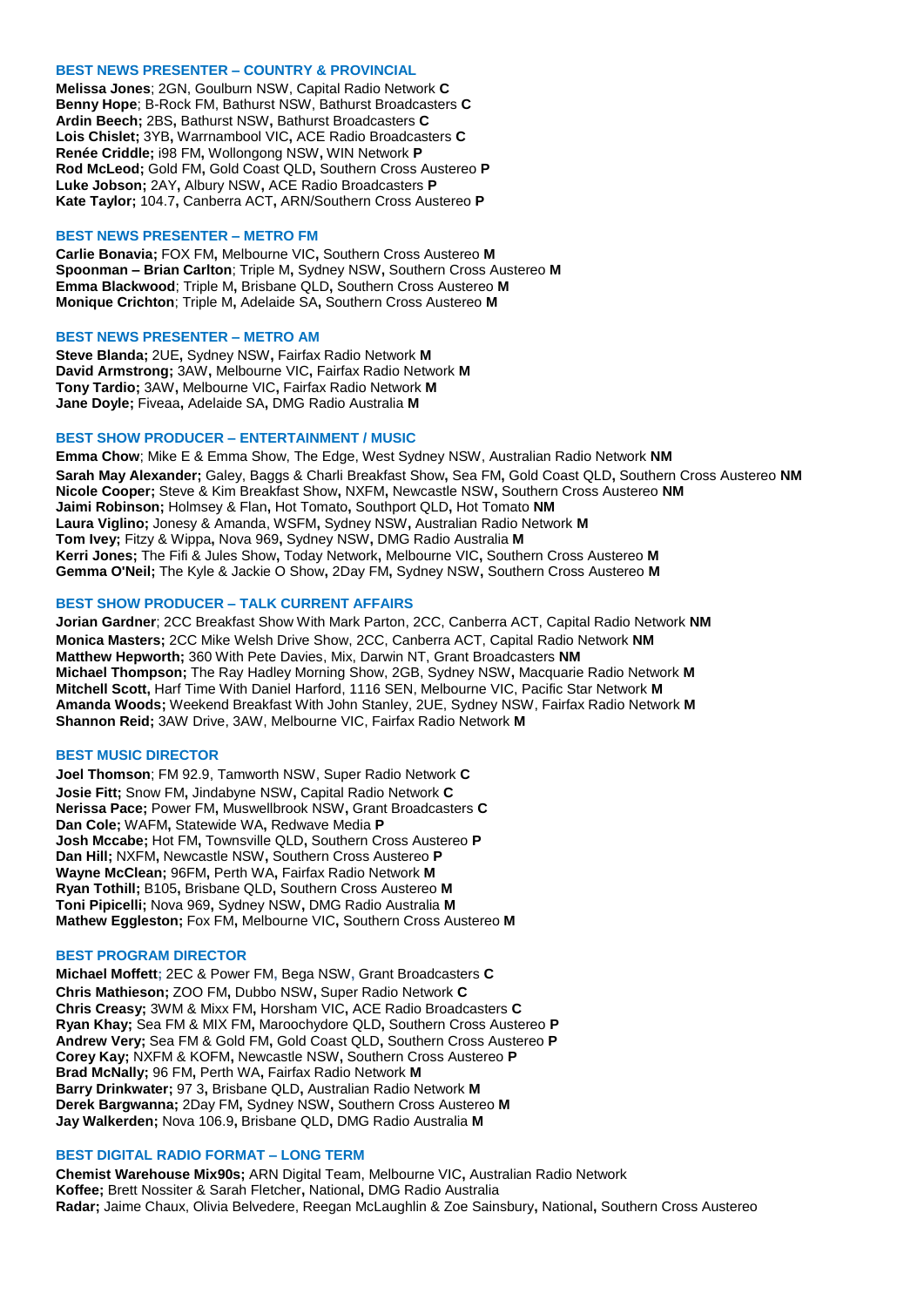## **BEST DIGITAL RADIO FORMAT – SHORT TERM**

**Cold Chisel Radio;** David Rogerson & Phil Brandel, Darwin NT**,** Grant Broadcasters **Elf Radio;** Nick Condon, National**,** Australian Radio Network

## **BEST STATION PRODUCED COMEDY SEGMENT**

**The Best Of Racing Radio**; Benny Hope, B-Rock FM**,** Bathurst NSW**,** Bathurst Broadcasters **C Alan Joyce Announcement**; John Sutherland, 2NZ, Inverell NSW, Super Radio Network **C Hug an Aussie Day**; Nick King & Lukas Goodenough, Star FM, Dubbo NSW, Southern Cross Austereo **C Interview with Julia**; Chris Baskerville; Star FM, Orange NSW, Southern Cross Austereo **C Paddy's Handi-Cap**; Paddy Gerrard, Sea FM**,** Gosford NSW**,** Southern Cross Austereo **P And I'm a Mormon;** Paul Gale**,** Sea FM**,** Gold Coast QLD**,** Southern Cross Austereo **P Susan Boyle Calls The Hotline**; "UGLY" Phil O'Neil**,** Star FM**,** Central Coast NSW**,** DMG Radio Australia **P Tim & Josh - The Art of Fart**; Tim Green & Josh Torney**,** Chilli FM**,** Launceston TAS**,** Grant Broadcasters **P The Leader's Diary**; Sean Flanagan**,** Hot Tomato**,** Southport QLD**,** Hot Tomato **P \$1000 Minute**; Steve Mills**,** 6PR**,** Perth WA**,** Fairfax Radio Network **M Stuff You Thought You Knew**; Meshel, Tim & Marty**,** Nova Network**,** Melbourne VIC, DMG Radio Australia **M Nova 106.9 Funny Phone Call**; Ash Bradnam & Dan Anstey**,** Nova 106.9**,** Brisbane QLD**,** DMG Radio Australia **M Merrick and The Highway Patrol "What's Next For Bear"**; Merrick Watts, Julian Schiller & Rachel Corbett**,** Triple M**,** Sydney NSW**,**  Southern Cross Austereo **M**

# **BEST NETWORKED PROGRAM**

**Jon Vertigan for Breakfast;** Jon Vertigan**,** 3YB**,** Warrnambool VIC**,** ACE Radio Broadcasters **C Country Today;** Sandra Moon**,** 3WM**,** Horsham VIC**,** ACE Radio Broadcasters **C Truck Radio;** Kiri Martin**,** SEA FM**,** Gold Coast QLD**,** Southern Cross Austereo **P Nayta & Kristie;** Nathan Robb & Kristie Mercer**,** TRFM**,** Traralgon VIC**,** ACE Radio Broadcasters **P Care Package Friday For Our Diggers;** Meryl Swanson**,** 2HD**,** Newcastle NSW**,** Super Radio Network **P Hot FM's Rob & Heidi;** Rob Morrison & Heidi Anderson**,** Hot FM**,** Bunbury WA**,** Southern Cross Austereo **P The Ray Hadley Morning Show;** Ray Hadley, 2GB**,** Sydney NSW**,** Maquarie Radio Network **M The Hamish & Andy Show;** The Hamish & Andy Show**,** Today Network**,** Melbourne VIC**,** Southern Cross Austereo **M The Kyle and Jackie O Hour of Power;** Kyle Sandilands & Jackie Henderson**,** 2Day FM**,** Sydney NSW**,** Southern Cross Austereo **M Meshel, Tim & Marty;** Meshel, Tim & Marty**,** Nova Network**,** Melbourne VIC**,** DMG Radio Australia **M The Fifi & Jules Show;** The Fifi & Jules Show**,** Today Network**,** Melbourne VIC**,** Southern Cross Austereo **M**

# **BEST SYNDICATED AUSTRALIAN PROGRAM**

**The Hot Hits Live from LA;** The Hot Hits Live from LA**,** Melbourne VIC**,** MCM Media **My Generation;** My Generation**,** Melbourne VIC**,** MCM Media **Take 40 Australia;** Take 40 Australia**,** Melbourne VIC, MCM Media

# **BEST DOCUMENTARY**

**The 70th Anniversary Of The Bombing Of Darwin;** Nick Karkazis, Media Heads & Phil Brandel, Mix**,** Darwin NT**,** Grant Broadcasters **NM**

**The Great Flood 2011;** Mike Byrne, Mat Woolfrey, Tania Scherf & Kelvin Siggs**,** River 949**,** Ipswich QLD**,** Grant Broadcasters **NM Yasi-versary;** 4TO FM**,** Townsville QLD**,** Southern Cross Austereo **NM The Todd Langley Story;** Geire Kami & Jerimiah Busniak**,** Radio West Network**,** Bunbury WA**,** Southern Cross Austereo **NM Pieces Of A Jigsaw;** Howard Sattler, Kate Cuthbert & Pippa Burgess, 6PR**,** Perth WA**,** Fairfax Radio Network **M**

**Anzac Day;** Sideshow Mike Andersen, Triple M**,** Sydney NSW**,** Southern Cross Austereo **M Kristian Anderson 'Rest In Peace';** Sideshow Mike Andersen & Gus Worland**,** Triple M**,** Sydney NSW**,** Southern Cross Austereo **M Stories Of Anzac Day;** Josh Newth, Nick Newth & Ross Newth, Diddillibah QLD, Voice Media **M**

# **BEST ACHIEVEMENT IN PRODUCTION**

**Sammy J;** 92.9FM**,** Tamworth NSW**,** Super Radio Network **C Leigh Ratcliffe;** Sea FM**,** Scottsdale TAS**,** Grant Broadcasters **C Sophie Jackson;** Radio West**,** Albany WA**,** Southern Cross Austereo **C Alex Mitchell;** Power FM**,** Muswellbrook NSW**,** Grant Broadcasters **C Marc Dwyer;** 2GO & Sea FM**,** Central Coast NSW**,** Southern Cross Austereo **P David Huth;** Sea FM & MIX FM**,** Maroochydore QLD**,** Southern Cross Austereo **P Steve Hunt;** GOLD FM**,** Gold Coast QLD**,** Southern Cross Austereo **P Simon Valentine;** Star FM**,** Central Coast NSW**,** DMG Radio Australia **P Michael Pearson;** 2GB**,** Sydney NSW**,** Macquarie Radio Network **M David Konsky;** 2Day FM**,** Sydney NSW**,** Southern Cross Austereo **M Brendan Tacey;** Triple M**,** Melbourne VIC**,** Southern Cross Austereo **M Sideshow Mike Andersen;** Triple M**,** Sydney**,** NSW**,** Southern Cross Austereo **M**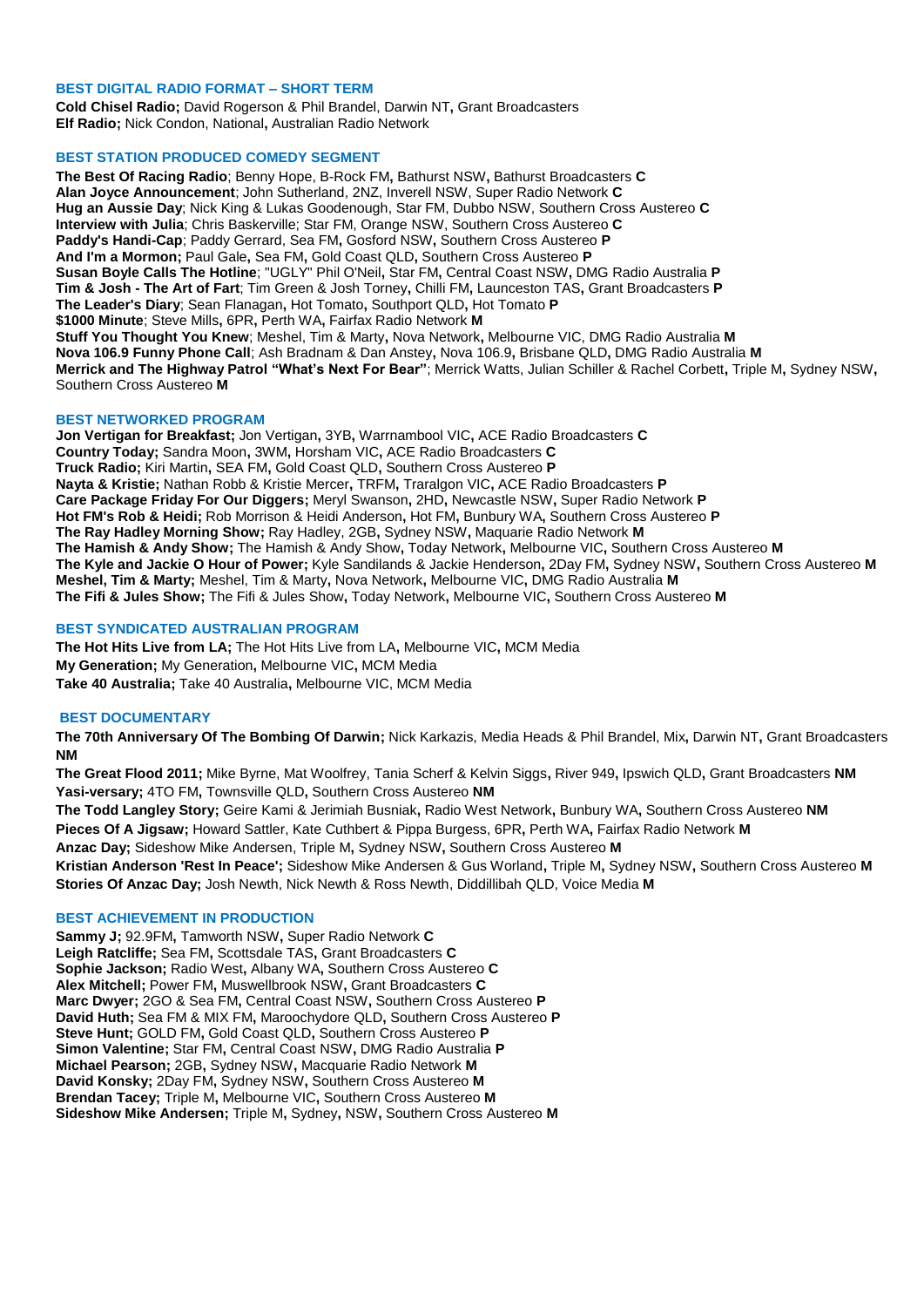#### **BEST MUSIC SPECIAL**

**Jet Thankyou and Goodnight;** Benny Hope**,** B-Rock FM**,** Bathurst NSW**,** Bathurst Broadcasters **C Seeking Judith Durhan;** Jon Vertigan & Richard Kew**,** 3YB**,** Warrnambool VIC**,** ACE Radio Broadcasters **C History of Rock n Roll;** EJ & John Young**,** 2PK**,** Parkes NSW**,** Super Radio Network **C The Joshua Tree - 25 Years On;** Jason Staveley, Mike Byrne & Kelvin Siggs**,** River 949**,** Ipswich QLD**,** Grant Broadcasters **P Gold FM Unflogged 400**; Al Dobie, Trent Towson & Andrew Very**,** Gold FM**,** Gold Coast QLD**,** Southern Cross Austereo **P Nirvana - Nevermind 20th Anniversary;** Simon Valentine**,** Star FM**,** Central Coast NSW**,** DMG Radio Australia **P Jason Derulo Music Special;** Mark Brewer, James Speed & Jack Ball**,** NXFM**,** Newcastle NSW**,** Southern Cross Austereo **P Lady Gaga Live From Sydney Monster Hall;** David Konsky**,** 2Day FM**,** Sydney NSW**,** Southern Cross Austereo **M Smallzy - Live From Future Music;** Kent 'Smallzy' Small**,** Nova 969**,** Sydney NSW**,** DMG Radio Australia **M Smallzy - Live From The 2011 MTV EMA's;** Kent 'Smallzy' Small**,** Nova 969**,** Sydney NSW**,** DMG Radio Australia **M Summafieldayze;** Ben Ryan, Luke McKew & Dee Curtis**,** Nova 106.9**,** Brisbane QLD**,** DMG Radio Australia **M**

## **BEST STATION SALES ACHIEVEMENT**

**104.7 Sales Team;** 104.7**,** Canberra ACT**,** ARN/Southern Cross Austereo **NM MIX 106.3 Sales Team;** Mix**,** Canberra ACT**,** ARN/Southern Cross Austereo **NM Mix 106.5 Direct Sales;** Mix**,** Sydney NSW**,** Australian Radio Network **M 2Day FM Sales Team;** 2Day FM**,** Sydney NSW**,** Southern Cross Austereo **M Nova 106.9 Sales Team;** Nova**,** Brisbane QLD**,** DMG Radio Australia **M**

## **BEST AGENCY SALESPERSON**

**Ashley Pope**; Regional SCA, Adelaide SA, Southern Cross Austereo **Lena Rapley**; ARN National, Sydney NSW**,** Australian Radio Network **Jahnna McKeag**; Southern Cross Austereo, Melbourne VIC**,** Southern Cross Austereo **Aaron Macarthur**; Southern Cross Austereo**,** Sydney NSW**,** Southern Cross Austereo

#### **BEST DIRECT SALESPERSON**

**Samantha McEvoy;** 2EC & Power FM**,** Batemans Bay NSW**,** Grant Broadcasters **C Luke Witton;** 2GZ FM & STAR FM**,** Orange NSW**,** Southern Cross Austereo **C Lisa Ryan;** Power FM & 2NM**,** Muswellbrook NSW**,** Grant Broadcasters **C Shane Peak;** 2GO & Sea FM**,** Central Coast NSW**,** Southern Cross Austereo **P Anthony Zibara;** Star 104.5**,** Central Coast NSW**,** DMG Radio Australia **P Justine Price;** Hot FM & Sea FM Mackay**,** Mackay QLD**,** Southern Cross Austereo **P Ally Bradley;** The River & Star FM**,** Albury NSW**,** Southern Cross Austereo **P George Kailis;** 96FM & 6PR**,** Perth WA**,** Fairfax Radio Network **M Peter Rich;** 96FM & 6PR**,** Perth WA**,** Fairfax Radio Network **M Danielle Jarvis;** Southern Cross Austereo, Melbourne VIC**,** Southern Cross Austereo **M Matt Dobell;** Southern Cross Austereo**,** Melbourne VIC**,** Southern Cross Austereo **M**

# **BEST STATION PRODUCED COMMERCIAL – SINGLE**

**Camille's Health And Beauty;** Joel Tasker & Cassie Aldridge**,** Star FM**,** Mt Gambier SA**,** Southern Cross Austereo **C Logans Restaurant - Julia & Kevin;** 3YB & Coast FM Creative Team**,** 3YB**,** Warrnambool VIC**,** ACE Radio Broadcasters **C Keyman Ditty;** Carly Nicolaides & Shane Luy, Star FM Dubbo**,** Dubbo NSW**,** Southern Cross Austereo **C Keyman Pink And Pretty;** Carly Nicolaides & Shane Luy, Star FM Dubbo**,** Dubbo NSW**,** Southern Cross Austereo **C Cold Rock Pakenham**; Bianca Kerr & Rick Wilson, Star FM, Warragul VIC, Southern Cross Austereo **P Hank Viddles;** Matthew Lygoe & Thom Wood, Star FM**,** Central Coast NSW**,** DMG Radio Australia **P Coastal Water Dive - Shark Shield;** Andy Macleod & Sophie Jackson**,** Hot FM**,** Bunbury WA**,** Southern Cross Austereo **P Adult Wonderland - Ending Without A Climax;** Grant Roberts & Ben Clayton, Nova 106.9**,** Brisbane Qld**,** DMG Radio Australia **M Breakdown;** Rusty Graham & Shelley Klum**,** Smooth FM **,** Sydney NSW**,** DMG Radio Australia **M Price's Fresh Bakery;** John Curran & Mark Murphy**,** Fiveaa**,** Adelaide SA**,** DMG Radio Australia **M**

## **BEST STATION PRODUCED COMMERCIAL – CAMPAIGN**

**"Ugg" - Clobber Australia;** Rob Sharples**,** i98 FM**,** Wollongong NSW**,** WIN Network **NM Elite Smash Repairs;** Cameron Horn & Marc Dwyer, 2CFM**,** Gosford NSW**,** Southern Cross Austereo **NM Domayne Christmas 2011;** Mike Barry & David Horspool, 2GO FM**,** Gosford NSW**,** Southern Cross Austereo **NM Do You Like To Coco?;** Matthew Lygoe, Star FM**,** Central Coast NSW**,** DMG Radio Australia **NM Australia's Favourite Subway Cookie;** Nathan Russell**,** Nova 106.9**,** Brisbane QLD**,** DMG Radio Australia **M Subway Runner;** Nathan Russell, Nova 106.9**,** Brisbane QLD**,** DMG Radio Australia **M Delux;** Jonathan Williams & Chris Gates**,** Fox FM**,** Melbourne VIC**,** Southern Cross Austereo **M The Hamstead Hotel;** John Curran & Eddie Bye**,** Fiveaa**,** Adelaide SA**,** DMG Radio Australia **M**

## **BEST MULTIMEDIA EXECUTION – STATION**

**Geelong Animal Welfare Society;** Patrick Blampied**,** Bay FM**,** Geelong VIC**,** Grant Broadcasters **NM The Fast & The Fuel Efficient;** Sarah Duffy, Ant Middlemiss, Jarryd Haefele, Kristie Mercer & Nathan Robb**,** TRFM**,** Traralgon VIC, ACE Radio Broadcasters **NM HOT FM's \$30,000 or \$30 Wedding;** Hot FM Tactics & On Air Team**,** Hot FM, Bunbury WA**,** Southern Cross Austereo **NM**

**Chumsgroup.com;** The Hamish & Andy Show- Jeremy Carne**,** Today Network**,** Melbourne VIC**,** Southern Cross Austereo **M Sh\*t Fifi Says;** Blake Phillips**,** Today Network**,** Melbourne VIC**,** Southern Cross Austereo **M Australian Belly Flop Aquatic Team;** Ash, Kip & Luttsy with Scott Tonges**,** Nova 106.9**,** Brisbane QLD**,** DMG Radio Australia **M**